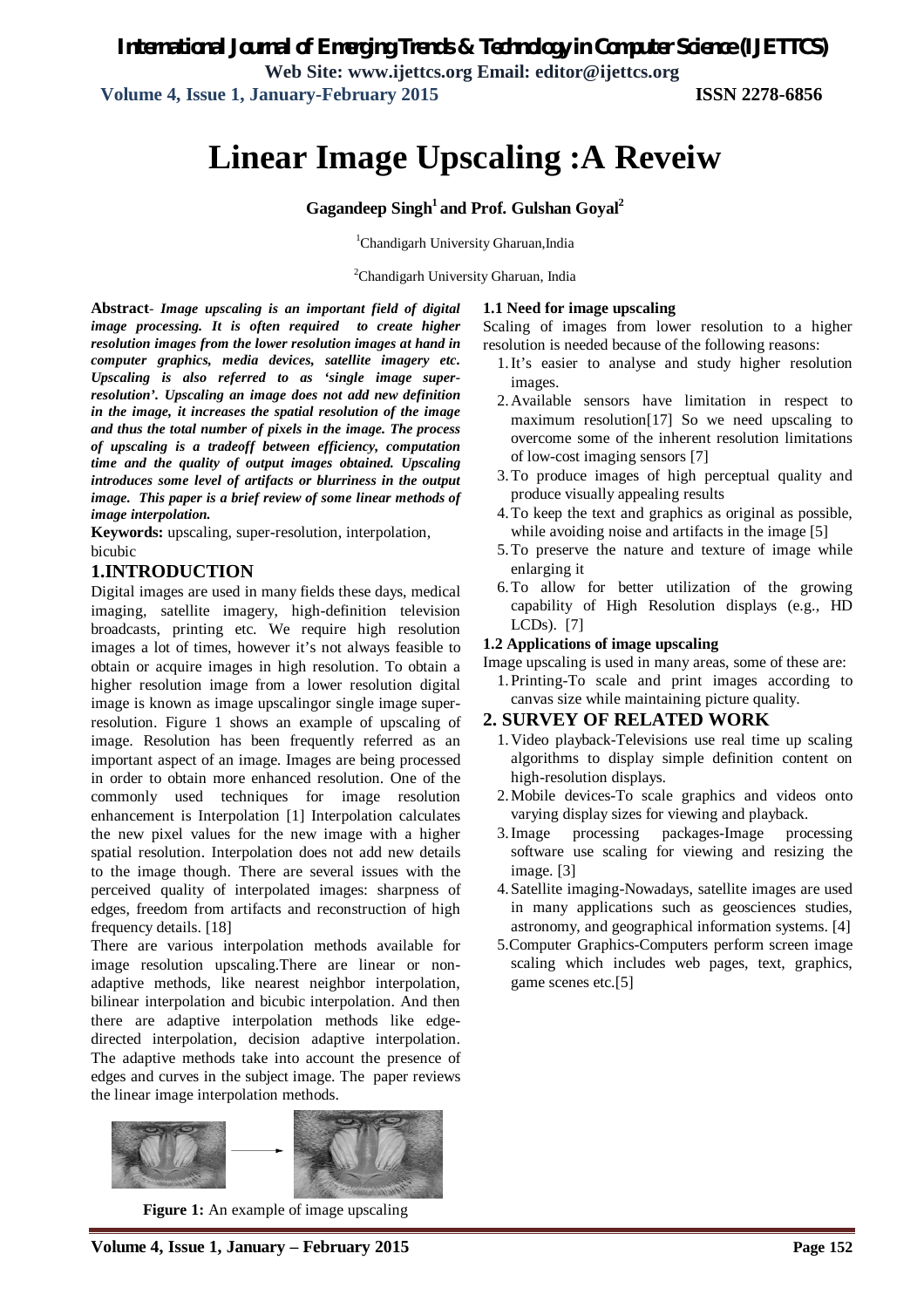## *International Journal of Emerging Trends & Technology in Computer Science (IJETTCS)*

**Web Site: www.ijettcs.org Email: editor@ijettcs.org** 

## **Volume 4, Issue 1, January-February** 2015 **ISSN 2278-6856**

| Sr no. | Paper and author                                                                                                                                                                                                                       | Description                                                                                                                                                                                                                                                                                                                                                                                                                                                                                                                                                                                                                                                              |
|--------|----------------------------------------------------------------------------------------------------------------------------------------------------------------------------------------------------------------------------------------|--------------------------------------------------------------------------------------------------------------------------------------------------------------------------------------------------------------------------------------------------------------------------------------------------------------------------------------------------------------------------------------------------------------------------------------------------------------------------------------------------------------------------------------------------------------------------------------------------------------------------------------------------------------------------|
| 1      | Gunturk B. K., Glotzbach<br>J,<br>Altunbasak Y., Schafer R. W., and<br>Mersereau R. M. "Demosaicking:<br>Color Filter Array Interpolation"<br>SIGNAL PROCESSING<br>1988<br>MAGAZINE [44] JANUARY 2005                                  | The paper surveys some<br>interpolation algorithms and<br>discusses the results in terms of objective and subjective<br>measures.                                                                                                                                                                                                                                                                                                                                                                                                                                                                                                                                        |
| 2      | Yuan S., Abe M., Taguchi A.,<br>Kawamata M. "High Accuracy<br>bicubic interpolation using image<br>local features" IEICE Trans<br>vol.E90-A, no.8 pp 1611-1615                                                                         | The paper proposes a bicubic method that adopts local<br>asymmetry features and local gradient features while<br>interpolatoing.<br>Pros: Proposed method has high accuracy of output images and<br>less MSE in images as compared to conventional bicubic<br>method.                                                                                                                                                                                                                                                                                                                                                                                                    |
| 3      | Demirel H. and Anbarjafari G.,<br><b>IMAGE</b> Resolution Enhancement<br>by Using Discrete and Stationary<br>Wavelet Decomposition.<br>IEEE<br>transactions on image processing,<br>vol. 20 pp 1458-1460                               | The paper proposes an image resolution enhancement<br>technique based on interpolation of high subband images using<br>DWT<br>Pro: Superior than conventional state-of-art image resolution<br>enhancement techniques on basis of PSNR.                                                                                                                                                                                                                                                                                                                                                                                                                                  |
| 4      | Haichao Zhang, Yanning Zhang and<br>Thomas S. Huang "Efficient sparse<br>representation based image super<br>resolution Via dual dictionary<br>leaming" 2011 IEEE                                                                      | The paper presents a fast learning based super-resolution<br>method.<br>Pro: Speeds up sparse representation based super-resolution.<br>Computationally more efficient                                                                                                                                                                                                                                                                                                                                                                                                                                                                                                   |
| 5      | Kang X., Li S. and Hu J. "Fusing<br>Soft-Decision-Adaptive and Bicubic<br>methods for Image Interpolation"<br>21st International Conference on<br>Pattem Recognition (ICPR 2012)<br>Tsukuba, Japan pp 1043-1046                        | Paper proposes an image fusion based interpolation method. It<br>uses Bicubic interpolation and Soft -decision-adaptive<br>interpolation to interpolate an image.<br>Pros: Removes the limitations of SAI and bicubic and produces<br>better image quality                                                                                                                                                                                                                                                                                                                                                                                                               |
| 6      | A Self-Leaming Approachto Single<br>Image Super-Resolution Min-Chun<br>Yang and Yu-Chiang Frank Wang,<br>IEEE<br>Member.<br>IEEE.<br>TRANSACTIONS<br>0N<br>MULTIMEDIA, VOL. 15, NO. 3,<br>APRIL 2013 pp 498-508                        | The paper proposes a novel self-leaming approach for super<br>resolution. The proposed framework, advances support vector<br>regression (SVR) with image sparse representation,<br>Pros:Does not require training low and high-resolution image<br>data                                                                                                                                                                                                                                                                                                                                                                                                                  |
|        | Image and Video Upscaling from<br>Local Self-Examples<br>GILAD FREEDMAN and<br>RAANAN FATTAL, 2009                                                                                                                                     | The paper proposes a new high-quality and efficient single-<br>image upscaling technique that extends existing example-based<br>super-resolution frameworks. It does not rely on an extemal<br>example database or use the whole input image as a source for<br>example patches. Instead, it follows a local self-similarity<br>assumption on natural images and extract patches from<br>extremely localized regions in the input image.<br>Pros: new filters are nearly-biorthogonal and hence produce<br>high-resolution images.It allows GPU imlpementation                                                                                                           |
| 8      | Super-Resolution Without Explicit<br>Subpixel Motion Estimation,<br>Hiroyuki Takeda, Peyman Milanfar,<br>Matan Protter, and Michael Elad,,<br>IEEE transactions on image<br>processing, vol. 18, no. 9, september<br>2009.pp 1958-1975 | The paper, introduces a novel framework for adaptive<br>enhancement and spatiotemporal upscaling of videos<br>containing complex activities without explicit need for accurate<br>motion estimation. The approachis based on multidimensional<br>kemel regression, whereeach pixel in the video sequence is<br>approximated with a 3-D local (Taylor) series, capturing the<br>essential local behavior of its spatiotemporal neighborhood.<br>Pros: significantly widens the applicability of super-resolution<br>methods to a broad variety of video sequences containing<br>complex motions, andimproved overall performance.                                         |
| 9      | Couple Dictionary Training for<br>Image Super-resolution<br>Jianchao Yang, Zhaowen Wang,<br>Zhe Lin, Scott Cohen and Thomas<br>Huang, IEEE TRANSACTIONS<br>ON IMAGE PROCESSING. 2012                                                   | The paper proposes a novel coupled dictionary training method<br>for single image superresolution based on patch-wise sparse<br>recovery, where the learned couple dictionaries relate the low<br>and high-resolution image patch spaces via sparse<br>representation. The learning process enforces that the sparse<br>representation of a low-resolution image patch in terms of the<br>low-resolution dictionary can well reconstruct its underlying<br>high-resolution image patch with the dictionary in the high-<br>resolution image patch space.<br>Pros: can outperform the existing joint dictionary training<br>method both quantitatively and qualitatively. |

| 10. | Image Interpolation by Pixel Level<br>Data dependent Triangulation, Dan<br>Su, Philip Willis.                                                                                                                      | The paper proposes a novel algorithm that can be used in<br>arbitrary resolution enhancement. The 'mesh image' algorithm<br>is faster because it does not involve any cost function or a<br>repeating optimization process.<br>Pros: Implemented in graphics hardware using OpenGL and<br>thus can be used in real time applications like gaming and<br>image processing                                                                                                                                                                                                                                                                                                                                                                                                                                                                                                                              |
|-----|--------------------------------------------------------------------------------------------------------------------------------------------------------------------------------------------------------------------|-------------------------------------------------------------------------------------------------------------------------------------------------------------------------------------------------------------------------------------------------------------------------------------------------------------------------------------------------------------------------------------------------------------------------------------------------------------------------------------------------------------------------------------------------------------------------------------------------------------------------------------------------------------------------------------------------------------------------------------------------------------------------------------------------------------------------------------------------------------------------------------------------------|
| 11. | SoftCuts: A Soft Edge Smoothness<br>Prior for Color Image Super-<br>Resolution. Shengyang Dai, Mei<br>Han, Wei Xu, Ying Wu, Yihong<br>Gong, Aggelos K. Katsaggelos                                                 | This paper characterizes soft edge smoothness based on a novel<br>SoftCuts metric by generalizing the Geocuts method The<br>proposed soft edge smoothness measure can approximate the<br>average length of all level lines in an intensity image. This<br>paper presents a novel combination of this soft edge<br>smoothness prior and the alpha matting technique for color<br>image super-resolution. This leads to the adaptive SoftCuts<br>algorithm, which represents a unified treatment of edges with<br>different contrasts and scales.<br>Pros: The length of all image level lines can be minimized<br>simultaneously for the super-resolution task. Thus, results with<br>smooth edges can be obtained. The edge preserving property of<br>the proposed prior term can also make the resulting edges have<br>sharp transitions.<br>All three color channels are utilized<br>simultaneously |
| 12. | Example-based Learning for Single-<br>Image Super-Resolution and JPEG<br>Artifact Removal.<br>Kwang In Kim and Younghee<br>Kwon, Max Planck Institute for<br>Biological Cybemetics. 2008                           | The paper proposes a framework for single-image super-<br>resolution and JPEG artifact removal. The underlying idea is to<br>leam a map from input low-quality images (suitably<br>preprocessed low-resolution or JPEG encoded images) to target<br>high-quality images based on example pairs of input and output<br>images.<br>Pros: The generic learning part can be applied to any problem<br>when suitable examples of input and target output images are<br>available.<br>Cons: the proposed method is application agnostic, i.e., the<br>learningpart is independent of specific problem at hand and<br>does not fully utilize domain knowledge. This implies that<br>although the proposed method shows comparable performance<br>to that of state-of-the-art methods, it is still far from being<br>optimal and could be further improved.                                                   |
| 13. | Image Upsampling via Imposed<br>Edge Statistics, Raanan Fattal.<br>University of California, Berkeley.<br>ACM Transactions on Graphics,<br>Vol. 26, No. 3, Article 95,<br>Publication date: July 2007.             | The paper proposes a new method for upsampling images<br>which is capable of generating sharp edges with reduced<br>inputresolution grid-related artifacts. The method is based on a<br>statisticaledge dependency relating certain edge features of two<br>different resolutions, which is generically exhibited by real-<br>world images.<br>Pros: able to retrieve sharp edges even when they are poorly<br>sampled in the low resolutioninput. Artifacts, which are typical<br>for such operations, are quite minimal in relative to the gain in<br>clarity and sharpness of the resulting images.<br>Cons: The proposedmethod involves more computations than<br>some of the existingtechniques.                                                                                                                                                                                                 |
| 14. | Fast and Robust Multiframe Super<br>Resolution. Sina Farsiu, M. Dirk<br>Robinson, Michael Elad, and<br>Peyman Milanfar, IEEE<br>TRANSACTIONS ON IMAGE<br>PROCESSING, VOL. 13, NO. 10,<br>OCTOBER 2004 pp 1327-1344 | This paper reviews some of these methods and addresses their<br>shortcomings. The paper proposes an alternate approach using<br>1 norm minimization and robust regularization based on a<br>bilateral prior to deal with different data and noise models.<br>Pros: This method is computationally inexpensive, is robust to<br>errors in motion and blur estimation and results in images with<br>sharp edges.                                                                                                                                                                                                                                                                                                                                                                                                                                                                                        |
| 15. | Image Super-Resolution using<br>Gradient Profile Prior.<br>Jian Sun, Jian Sun, Zongben Xu,<br>Heung-Yeung Shum                                                                                                     | The paper proposes an image super-resolution approach using<br>a novel generic image prior - gradient profileprior, which is a<br>parametric prior describing the shape andthe sharpness of the<br>image gradients. Using the gradientprofile prior learned from a<br>large number of natural images, a constraint on image gradients<br>can be provided whena hi-resolution image from a low-<br>resolution image is estimated.<br>Pros: The reconstructed high resolution image is sharp while<br>has rare ringing or jaggy artifacts.<br>Cons: For noisy input LR image, estimating the gradient profile<br>might be inaccurate due to the noise                                                                                                                                                                                                                                                   |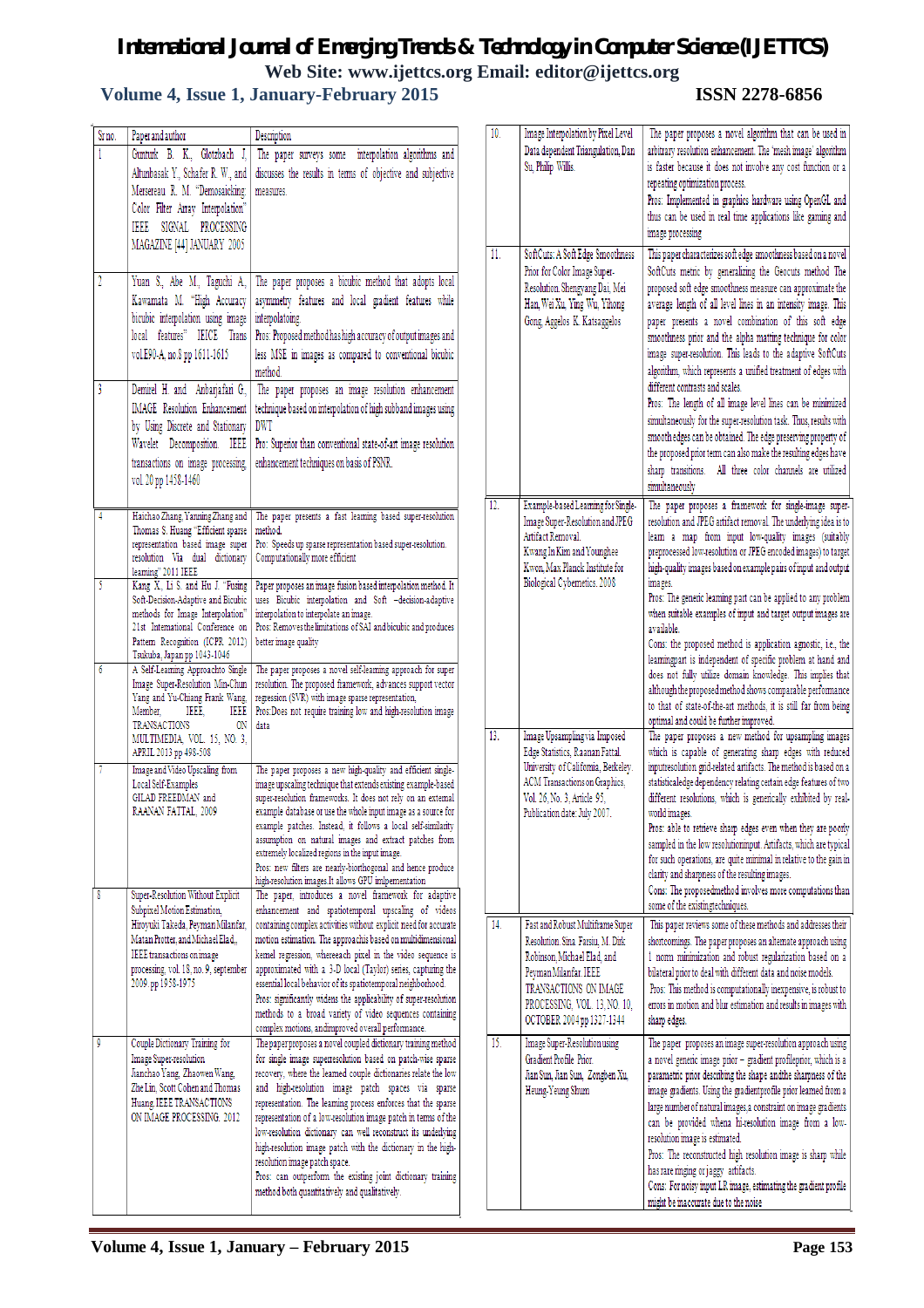## *International Journal of Emerging Trends & Technology in Computer Science (IJETTCS)* **Web Site: www.ijettcs.org Email: editor@ijettcs.org**

 **Volume 4, Issue 1, January-February 2015 ISSN 2278-6856**

#### **3.NEAREST NEIGHBORINTERPOLATION**

In nearest neighbor interpolation, the value of the new interpolated pixel is calculated by the nearest sample point in the input image. The nearest neighbor produces a lot of blurriness and artifacts. It executes very fast, but the resulting image quality is not satisfactory. The interpolation kernel for the nearest neighbor is defined as[2] The figure 2 gives an example of how its used.



**Figure 2:** Nearest neighbor interpolation algorithm<sup>[3]</sup> **4. BILINEAR INTERPOLATION**

In Bilinear interpolation, the position of new pixel is calculated by the influence of the neighboring four pixel points. The nearer they are , the greater their influence on the new pixel value. It performs better than nearest neighbor interpolation, but still has some visible artifacts and blurring.

The figure 3 shows how a new pixel P can be interpolated using four closest neighbors.



## **5. BICUBIC INTERPOLATION**

Bicubic interpolation is a common image interpolation technique that produces goodinterpolation results when applied to grayscale images.[4]Like other linear/nonadaptive methods, bicubic interpolation does not exploits the underlying structures in natural images, such as edges, thus may blur the fine details and introduce artifacts.

The interpolated pixels in bicubic interpolation are calculated as a weighted average of the neighboring sixteen pixels in a 4 by 4 matrix. The bicubic interpolation method produces better quality images. However it is more complex than bilinear and nearest neighbor interpolation.



**Figure 4:**Bicubic Interpolation, position (i', j') [6] **6. PERFORMANCE MEASURES**

To compare the performance of discussed interpolation methodswe compare their PSNR, MSE and SSIM values.

#### **6.1 PSNR (Peak Signal to Noise Ratio) [16]**

Signal to noise ratio is the ratio between the average power of a signal andthe power of corrupting noise while PSNR is the ratiobetween the maximum possible power of a signal and thepower of noise. SNR and PSNR are usually expressed interms of the logarithmic decibel scale and they can beexpressed as:

$$
\text{SNR} = 10 \log_{10} \frac{\Sigma_i \Sigma_j a_{i,j}^2}{\Sigma_i \Sigma_j (a_{i,j} - b_{i,j})^2}
$$

$$
PSNR = 10 \log_{10} \frac{255}{MSE}
$$

where,  $a_{i,j}$  and  $b_{i,j}$  are pixels from original and interpolated image, and x and y are the height and width of the image.

**6.2 MSE(Mean Square Error)**

The Mean Square Error is the cumulative squared error between the reconstructed image and the original image[18] It is used widely to evaluate the constructed image fidelity.[18]

$$
\text{MSE} = \frac{\sum_{i} \sum_{j} (a_{i,j} - b_{i,j})^2}{x.y}
$$

#### **6.3 SSIM (Structural Similarity Index) [16]**

The Structural Similarity (SSIM) is a novel methodfor measuring the similarity between two images . TheSSIM can be viewed as a quality measure of one of the images being compared, while the other image is regarded as of perfect quality. It can give results between 0 and 1, where 1 means excellent quality and 0 means poor quality[16]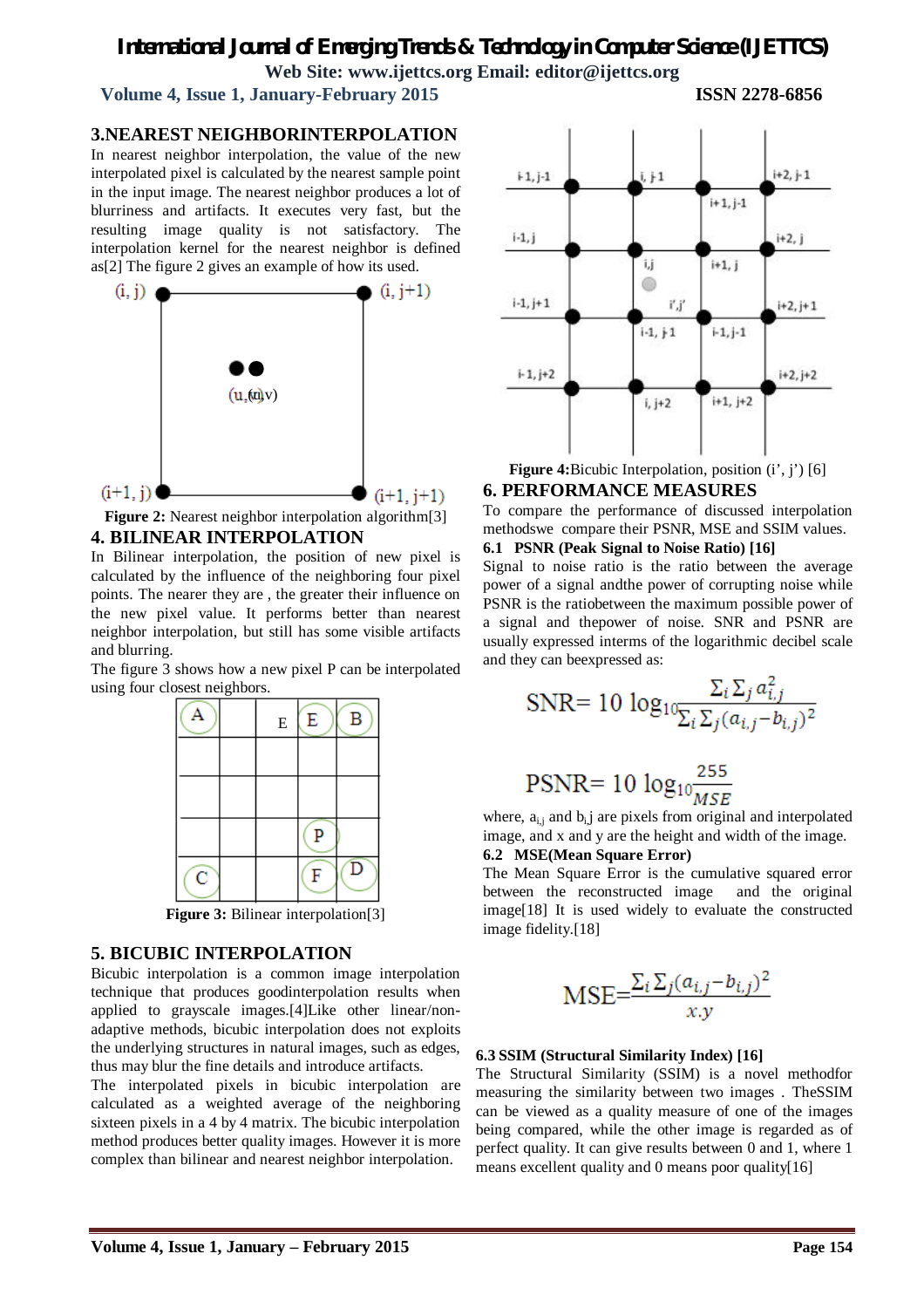## *International Journal of Emerging Trends & Technology in Computer Science (IJETTCS)*

**Web Site: www.ijettcs.org Email: editor@ijettcs.org** 

 **Volume 4, Issue 1, January-February 2015 ISSN 2278-6856**

#### **7. IMPLEMENATION DETAILS**

The tests were performed on an AMD A8 CPU running Windows 8. Instead of using the inbuilt methods of MATLAB for upscaling, we coded the interpolation methods from our understanding of their concepts. The images were first reduced to a third of their size and then were upscaled to thrice the size. The upscaled image thus had six times the pixels of the reduced image.

| Image   | <b>PSNR</b> | <b>MSE</b> | <b>SSIM</b> |
|---------|-------------|------------|-------------|
| Baboon  | 18.1527     | 0.0121     | 0.4223      |
| Lena    | 20.0913     | 0.0053     | 0.7425      |
| Peppers | 20.5187     | 0.0053     | 0.7276      |
| Office  | 22.4043     | 0.0020     | 0.7747      |

#### **Table 1:** Nearest neighbor interpolation performance

## Table 2: Bilinear interpolation performance

| Image   | <b>PSNR</b> | <b>MSE</b> | <b>SSIM</b> |
|---------|-------------|------------|-------------|
| Baboon  | 19.1863     | 0.0153     | 0.4097      |
| Lena    | 20.4596     | 0.0090     | 0.7281      |
| Peppers | 20.7189     | 0.0085     | 0.7280      |
| Office  | 22 8457     | 0.0052     | 0.7558      |

#### Table 3: Bicubic interpolation performance

| Image   | PSNR    | MSE    | SSIM   |
|---------|---------|--------|--------|
| Baboon  | 19.0250 | 0.0125 | 0.4592 |
| Lena    | 22.7755 | 0.0098 | 0.7032 |
| Peppers | 22.7469 | 0.0089 | 0.7277 |
| Office  | 26.8830 | 0.0057 | 0.7465 |



**Figure 5:** Output quality of image Lena. Nearest neighbor, Bilinear and Bicubic interpolation respectively



**Figure 6:** Output quality of image Peppers. Nearest neighbor, Bilinear and Bicubic interpolation respectively

#### **8. CONCLUSION**

The Bicubic interpolation provides the best output quality out of all the linear/non adaptive image interpolation methods. Even though it's more complex than nearest neighbor and bilinear interpolation it is still a viable solution to image upscaling needs for real time applications despite the availability of complex adaptive upscaling techniques.

#### **REFERENCES**

- [1] Demirel H. and Anbarjafari G., IMAGE Resolution Enhancement by Using Discrete and Stationary Wavelet Decomposition. IEEE transactions on image processing, vol. 20 pp 1458-1460
- [2] Wolberg G. "Digital Image Warping",IEEE Computer Society Press, 1990
- [3] Han D. "Comparison of commonly used image interpolation methods" ICCSEE, Atlantic Press, 2013
- [4] Gunturk B. K., Glotzbach J, Altunbasak Y., Schafer R. W., and Mersereau R. M. "Demosaicking: Color Filter Array Interpolation" IEEE SIGNAL PROCESSING MAGAZINE [44] JANUARY 2005
- [5] Haichao Zhang, Yanning Zhang and Thomas S. Huang "Efficient sparse representation based image super resolution Via dual dictionary learning" 2011 IEEE
- [6] Yuan S., Abe M., Taguchi A., Kawamata M. "High Accuracy bicubic interpolation using image local features" IEICE Trans vol.E90-A, no.8 pp 1611-1615
- [7] Yang J et al "Couple Dictionary Training for Image Super-resolution" IEEE TRANSACTIONS ON IMAGE PROCESSING 2012
- [8] Jian Sun J.et al. "Image Super-Resolution using Gradient Profile Prior"2008 IEEE
- [9] A Self-Learning Approach to Single Image Super-Resolution Yang M. C. et al IEEE TRANSACTIONS ON MULTIMEDIA, VOL. 15, NO. 3, 2013 pp 498- 508
- [10]Kang X., Li S. and Hu J. "Fusing Soft-Decision-Adaptive and Bicubic methods for Image Interpolation" 21st International Conference on Pattern Recognition (ICPR 2012) Tsukuba, Japan pp 1043-1046
- [11]A Self-Learning Approachto Single Image Super-Resolution Min-Chun Yang and Yu-Chiang Frank Wang, Member, IEEE, IEEE TRANSACTIONS ON MULTIMEDIA, VOL. 15, NO. 3, APRIL 2013 pp 498-508
- [12]Asuni N., Giachetti A. "Real time artifact-free image upscaling" Image Processing, IEEE Transactions on (Volume: 20, Issue: 10, pp. 2760-2768)
- [13]Demirel H. and Anbarjafari G. "Satellite Image Resolution Enhancement Using Complex Wavelet Transform" IEEE geoscience and remote sensing letters, vol. 7, NO. 1, JANUARY 2010 pp 123-126
- [14]Li S., Lu Y., Sun W., Wu F. "Real-time screen image scaling and Its GPU Acceleration" 2009 IEEE, pp. 3285-3288